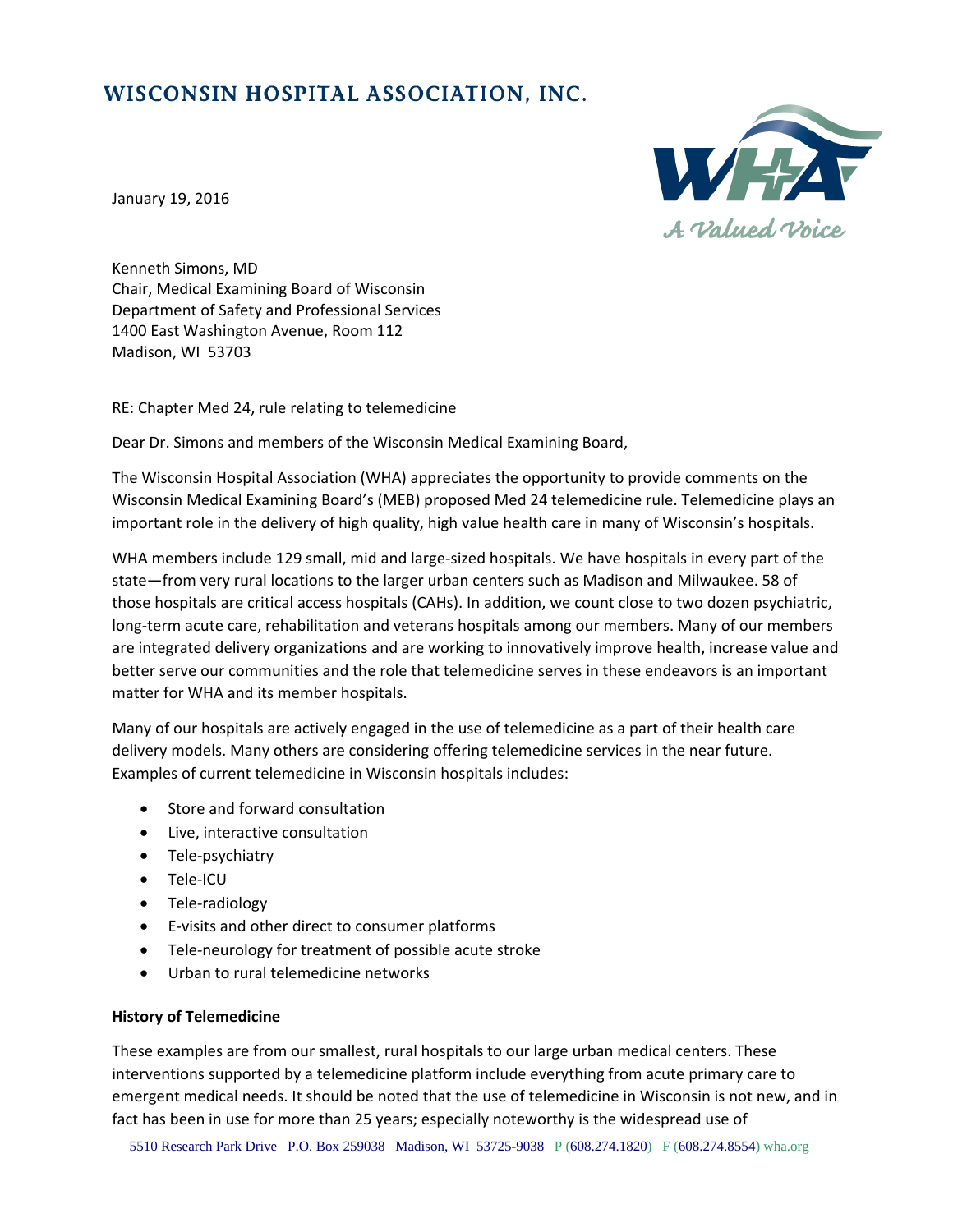teleradiology. As new technologies enable even greater and broader use of this tool, increased awareness of telemedicine has resulted, but the use of this tool is not new.

Although much of other early telemedicine applications arose out of concerns about the limited access of remote populations to a variety of health services, urban uses also appeared fairly early. And since Wisconsin is a state that has both large areas of the state classified as rural as well as urban and suburban centers, telemedicine is an important component in addressing challenges associated across populations. Evidence‐based research suggests that the use of telemedicine is an important supplement to quality screening, diagnosis, and treatment of patients. Additionally, telemedicine adds value to the ever changing care payment and service delivery systems while at the same time not reducing the quality or safety of the care being delivered.

#### **Concerns or Problems Associated with Telemedicine**

Even though telemedicine has such a long standing history within the practice of medicine, WHA has found no significant areas of concern, or problems specific to telemedicine. Extensive feedback from WHA members, key stakeholders, and even the Wisconsin Medical Examining Board did not identify for WHA any issues with telemedicine that additional rules or regulatory oversight would address. Additionally, WHA members have not identified any areas of concern, lack of clarity, or confusion around telemedicine that could be interpreted as reason for new rules and/or regulations.

## **Is Telemedicine a Form of Medical Practice or a Delivery Tool?**

Telemedicine is a tool used in the delivery of medicine and is not a separate clinical specialty; it is not a different type of medical practice, and does not broadly require a distinct and different set of regulatory guidelines or rules. Telemedicine is simply the provision of health care services to a patient from a health care provider who is at a site other than where the patient is located using telecommunications technology. When physicians use telemedicine in a clinical encounter, they are simply augmenting the sound clinical judgement that has been developed as a result of their clinical training and education. Performing a relevant patient assessment, obtaining medically necessary clinical histories, and providing culturally competent patient education are all components of the standard medical practice with or without telemedicine. In discussions with key stakeholders, WHA has surmised that potential practice issues that have been identified are issues of medical practice in general, and not specifically as a result of that medicine being delivered in a telemedicine platform. Therefore it would appear that existing medical practice rules and related statutes provide sufficient oversight of all medicine, including that which is delivered via a telemedicine platform.

WHA has areas of concern regarding most of Med 24 as it is at times duplicative and/or contradictory of existing rules (e.g., Med 10, 17, 21) and at other times creates a higher standard of practice for the use of telemedicine than traditional in‐person medicine. For example, Med 24.03, Practice Guidelines state that a physician, "…shall utilize evidence‐based telemedicine practice guidelines and standards of practice, to the degree they are available, to ensure patient safety, quality of care, and positive outcomes." When compared to existing rule, Med 10.03 (2) (b), a standard established as unprofessional conduct includes "departing from or failing to conform to the standard of minimally competent medical practice which creates an unacceptable risk of harm to a patient or the public whether or not the act or omission resulted in actual harm to any person…" This language in Med 10 is similar language to the proposed Med 24.03, but different. Med 10 appears to cover the same concerns of Med 24.03, and is at best, redundant, and at worse confusing. This additional complexity that it places on our physician providers in Wisconsin is a relevant concern.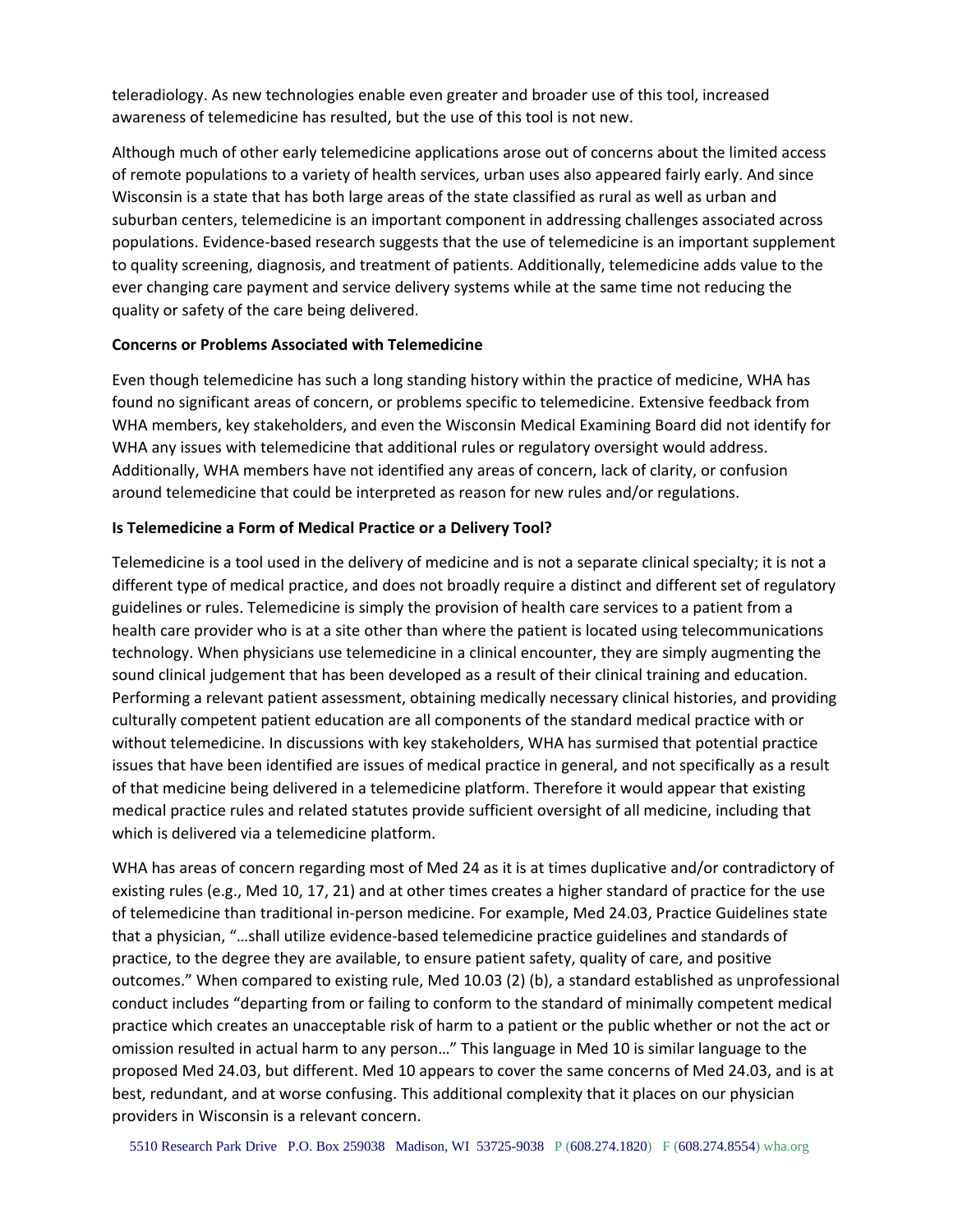Also, Governor Walker has been clear in his support of reducing and streamlining regulatory processes. Executive Order 50, the efficiencies experienced with physician licensing by joining the Interstate Medical Licensure Compact, and 2013 Act 236 are all examples of steps Governor Walker and the legislature have taken to reduce regulatory burden on Wisconsin physicians and other health care providers. Additionally, this increased regulatory complexity could decrease the provision of care via telemedicine and a similar reduction in patient's choosing telemedicine as an option in which to receive their care. All of this could have very direct impact on access, quality, and value of the medical care being delivered in Wisconsin.

# **Material Differences Between Traditional Medical Practice and That Which is Delivered via a Telemedicine Platform**

In examining the Med 24 rule draft, WHA has identified two areas that have the potential for needing more clarification and direction. Both of these areas are associated with the telemedicine activity that occurs with an e‐visit. Specifically, an e‐visit is defined as an evaluation and management service provided by a physician or other qualified health professional to a patient using a web‐based or similar electronic‐based communication network for a single patient encounter. The patient may or may not have a medical home, an established primary care provider, or a referring physician. Med 24.12 and Med 24.13 bring to light certain areas of concern. WHA does not support the rule as written; specifically that the licensee is responsible for assuring that appropriate and adequate follow up care occur (24.13) and the coordination of that care (24.12), but rather, that providers of care via telemedicine should assure that all records associated with that care are easily and readily accessible by the patient at the completion of that care, as well as in the future when the details of that care might be needed by another care provider (and as authorized by the patient). These are issues of medical records sharing and information retrieval, that are perhaps best addressed elsewhere in existing statute (e.g. WI Statute, Ch. 146.83) and do not constitute an issue large enough to promulgate an entire new rule (Med 24).

## **Telemedicine versus Telehealth**

WHA is concerned that the promulgation of rules by the MEB associated with telemedicine could cause confusion for other users of telehealth, such as advanced practice nurses, pharmacists, and dentists. All of these care providers utilize telehealth and if in the future direction is warranted regarding telehealth, the approach to more narrowly define it within medical practice could again add additional complexity to the already complex health care regulatory landscape.

#### **Future Direction and Recommendations**

WHA recommends that before Wisconsin embarks on any promulgation of rules or regulatory approaches to telehealth/telemedicine, significant discussions occur between governing boards, state agencies, policymakers and most importantly the actual providers utilizing the tool (and the hospitals and health care systems that support these providers). The Wisconsin MEB as well as other stakeholders might model this process on that which was used by the Iowa medical board. In their press release dated June 3, 2015, the Iowa Board of Medicine stated, "there are many stakeholders in the rule…the rule‐making process started…after a Board subcommittee spent several months reviewing national policies, laws and rules and meeting with representatives of Iowa physician and hospital organizations, medical educators, and regulatory officials to identify precepts for a rule".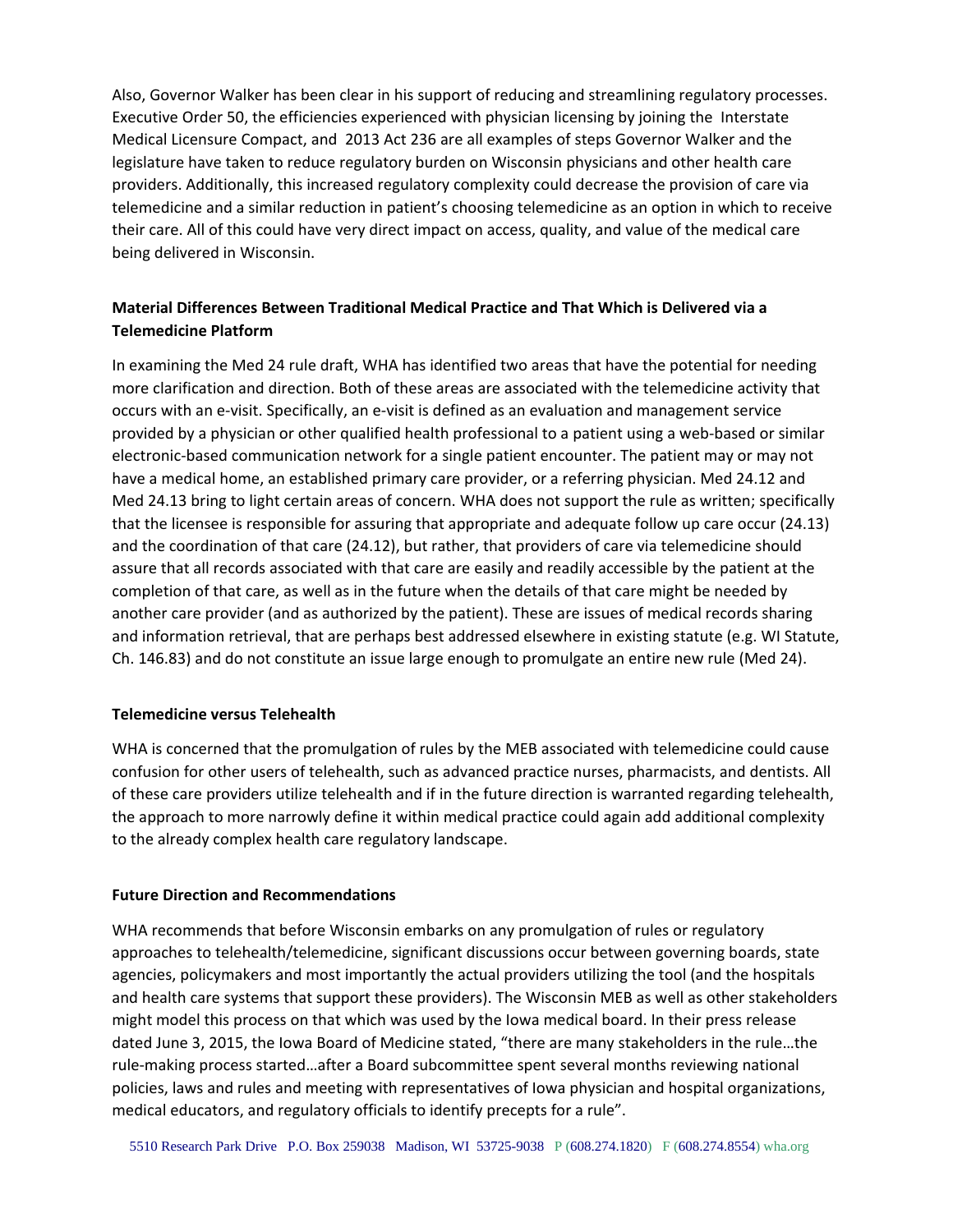Whereas the regulatory and practice environment of Iowa is different from Wisconsin, the process of multi stakeholder involvement in first determining what need there might be for rules and regulations in Wisconsin is a process WHA strongly supports. And again, as mentioned earlier in this document, WHA has not heard from any member, legislator, or from the MEB that there are any pressing or urgent needs related to telemedicine that need to be addressed. Therefore, WHA recommends that this rule does not move forward and instead supports engaging in initial discussions with the MEB, legislators, and other key stakeholders to first determine if any need actually exists for additional or amended rules. This process would build upon the extensive interaction WHA has already had with our member stakeholders and providers.

Once again, thank you for the opportunity to comment on the MEB's proposed Med 24 rule. Please contact Steven Rush at 608‐274‐1820 or srush@wha.org with any questions.

Sincerely,

Ein Borgerfin

Wisconsin Hospital Association Wisconsin Hospital Association

Mark G. Le Page MD

Mark, LePage, CMO Marshfield Clinic Health System John Olson, CMO

Ken Johnson MD, chief medical officer for HSHS eastern Wisconsin

Blaise P. Vitale, M.D., F.A.A.F.P, Chief of Staff Burnett Medical Center

William Brozeau

William Brazeau, Virtual Care System Director for Ministry Health Care

kin mo

Eric Borgerding, President and CEO Charles Shabino, MD, Chief Medical Officer

 $m$  of  $\ell\ell$ hm, MD.

Lakeview Medical Center

David P. Mortimer, MDiv, Director, Innovation Institute, Hospital Sisters Health System

Gordon A. Lewis, CEO Burnett Medical Center

Christopher J. Decker Executive Vice President / Chief Executive Officer Pharmacy Society of Wisconsin